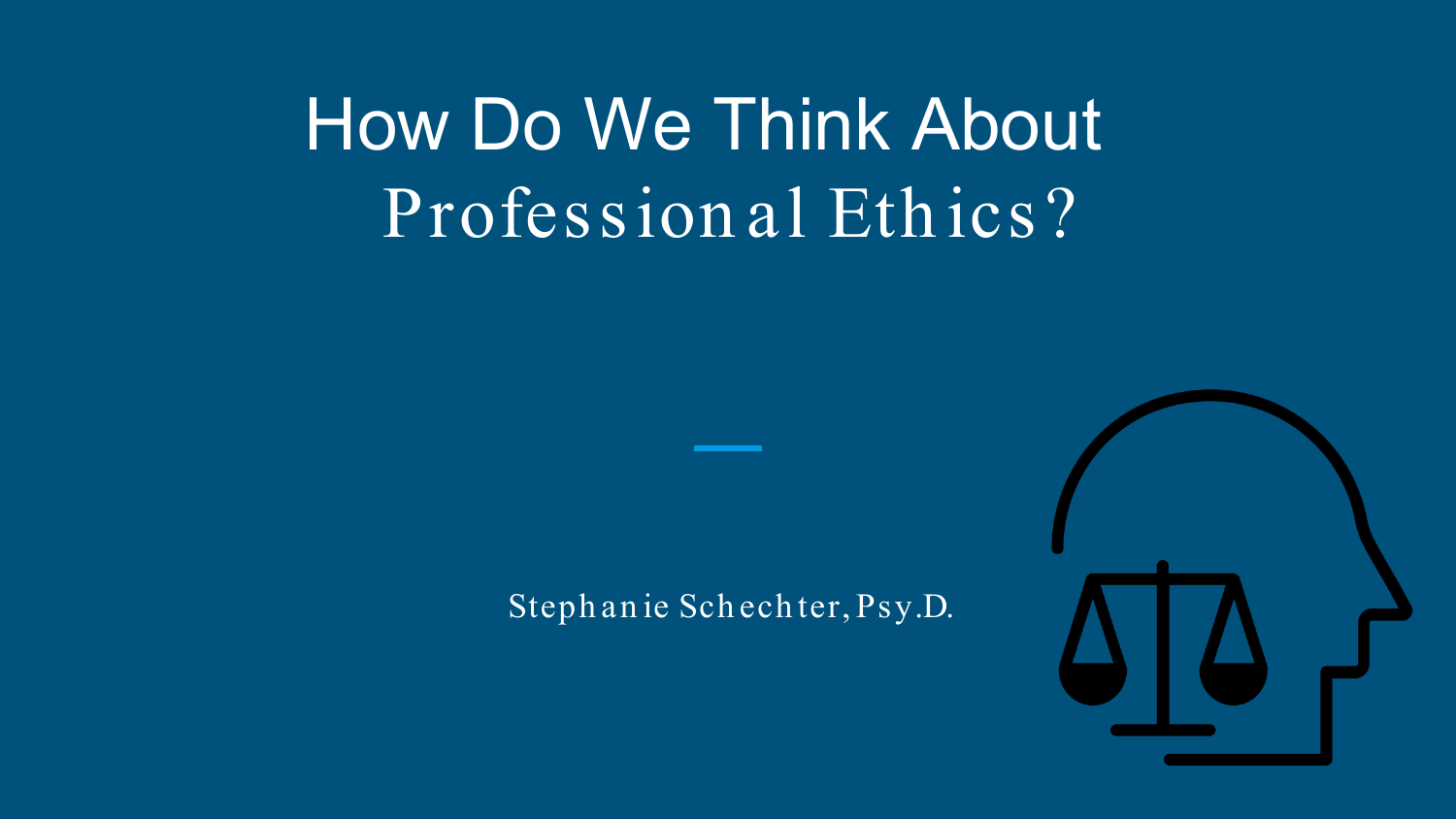# **Overview**

1. History of Boun dary Violation s at Boston Psychoan alytic (BPSI) and the afterm ath

- 2. Resistan ce
- 3. Education
- 4. Fiction al Vign ette about Con fiden tiality
- 5. Discussion /Question s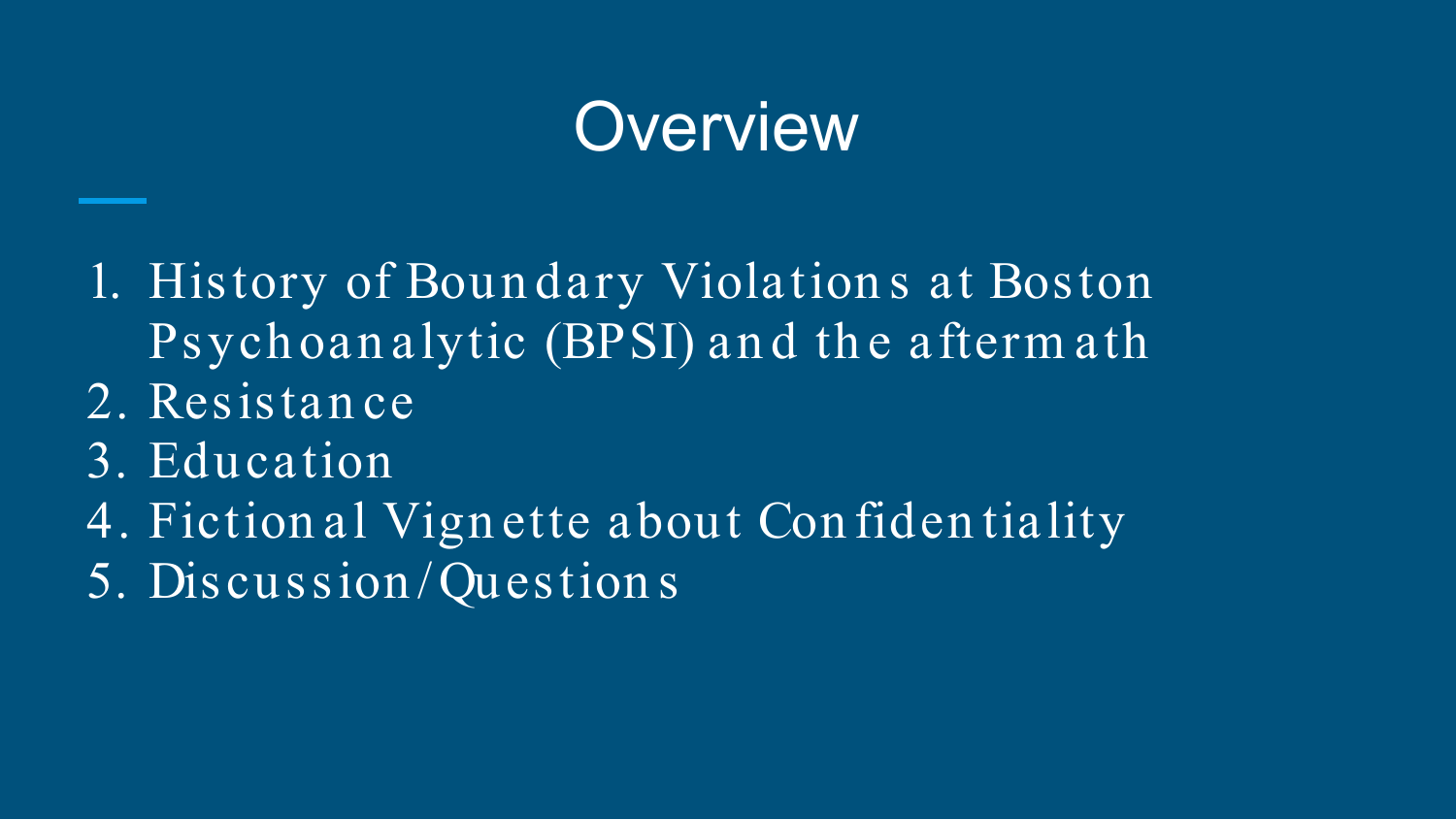## History at Boston Psychoanalytic (BPSI)

-Between 2000-2007- two senior Training Analysts committed sexual transgressions with patients.

-A few years later another senior TA affiliated with BPSI also committed a sexual transgression with a patient.

-Breakdown in open discussion across the institute. Gossip was rampant; open discussion across institute was shut down.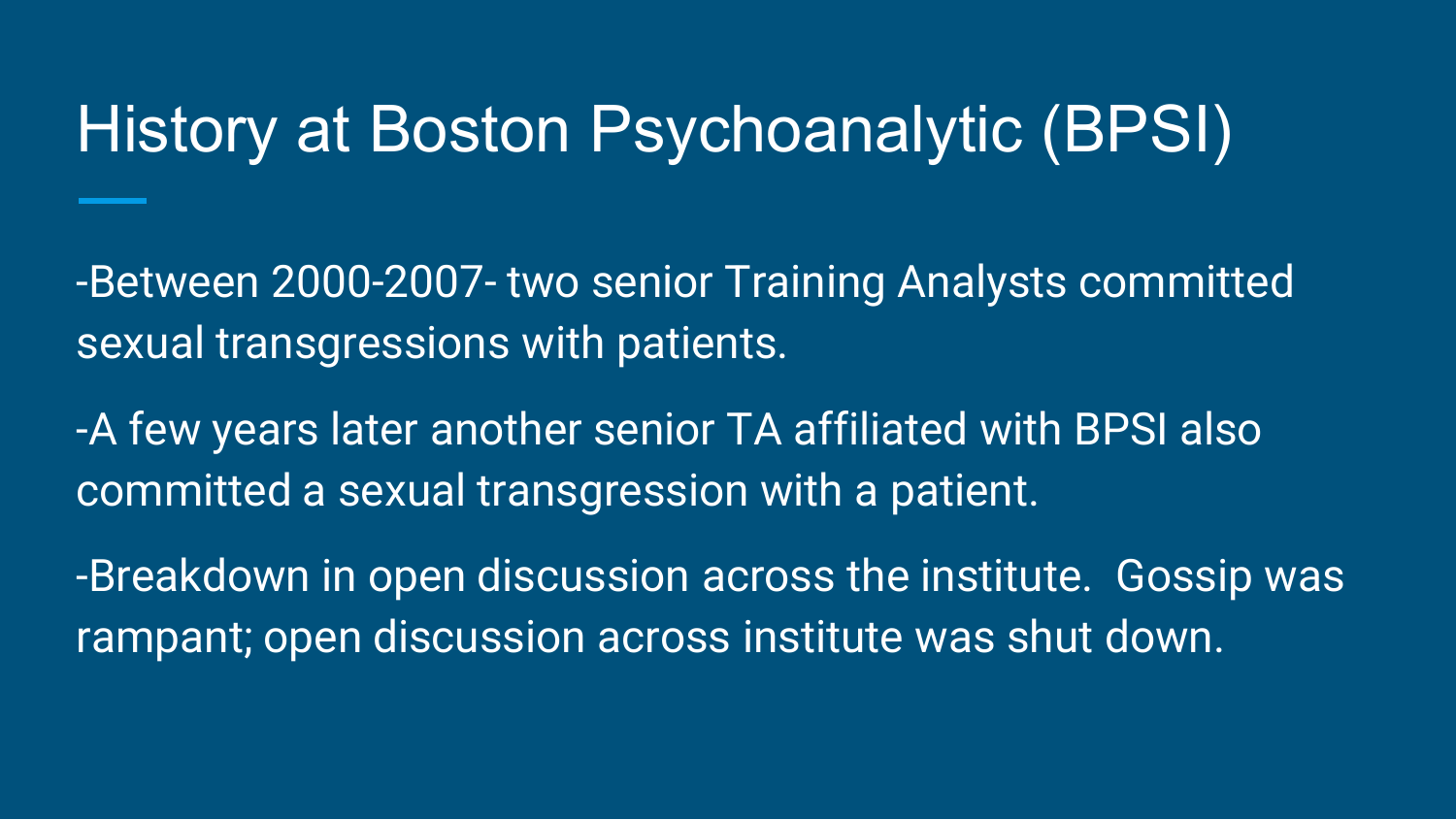#### Reasons for Silence

- Shame
- Conflicting loyalties
- Concerns about privacy
- Anxiety about frightening the trainees
- Fears of tarnishing the Institute's reputation
- RISK OF BEING SUED BY THE OFFENDING ANALYST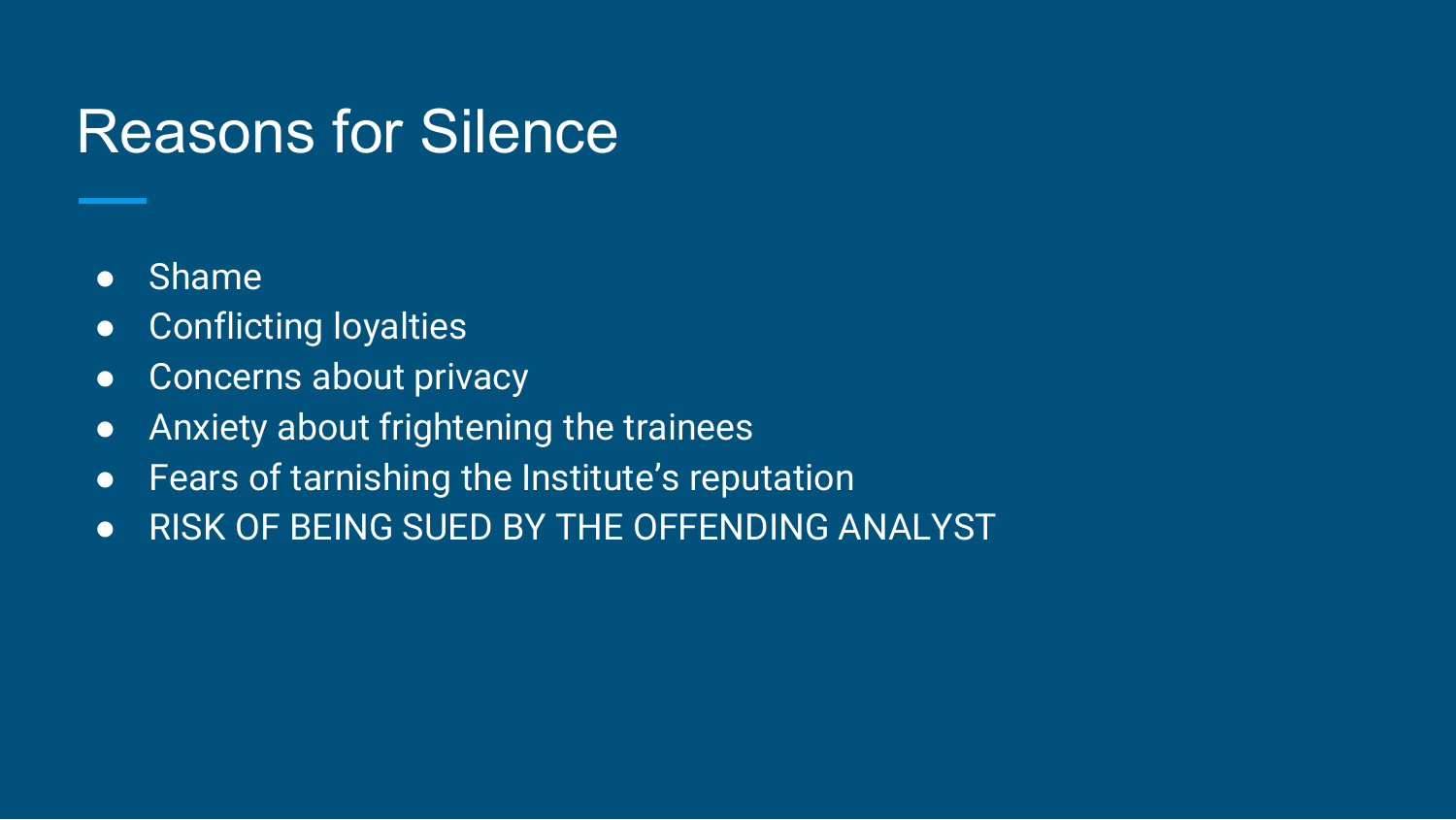## Ethics Education Committee (EEC)

- Create a safe environment for open discussion
- Address both serious/severe as well as common-place ethical questions and dilemmas
- Use of elaborated fictional vignettes as a springboard for discussion
- Open discussion groups across settings and membership students, faculty, Training Analysts, administrators and mixed groups
- Opportunity for individuals to learn about their own individual ethicalthinking-process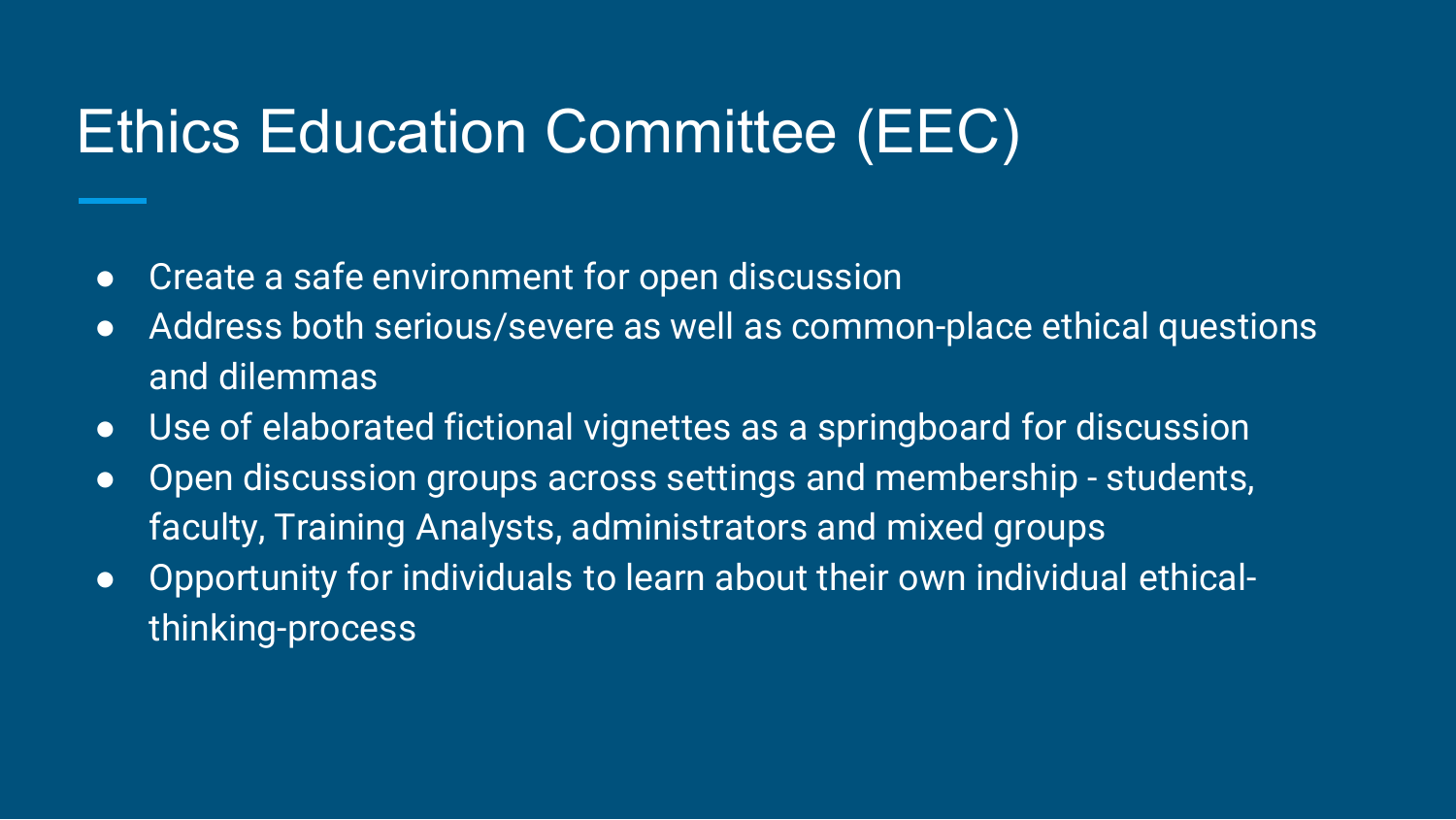## How is this relevant to my organization?

\*Power differentials

\*Asymmetrical obligations around confidentiality

\*MULTIPLE OVERLAPPING ROLES OF MEMBERS

\*Issues around conflicts of interest, roles/boundaries, dilemmas around privacy

\**Analogous to MANY other organizations*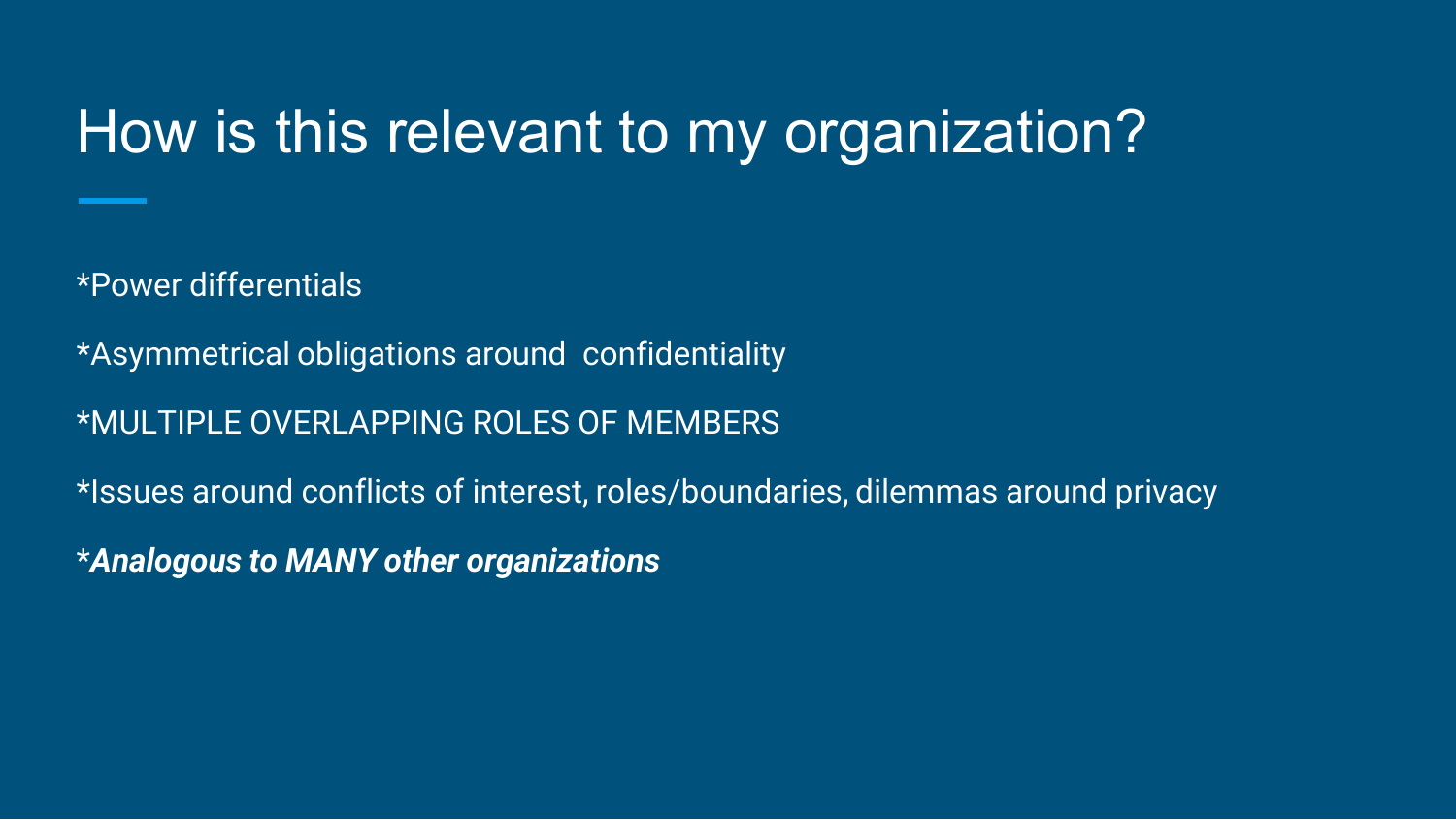#### Who needs a forum to discuss ethics?

\*Graduate students/analytic candidates \*Clinicians \*Clinical Directors \*Educators/faculty \*Psychotherapy/analytic supervisors \*Training Directors \*School /Institute/Facility Administrators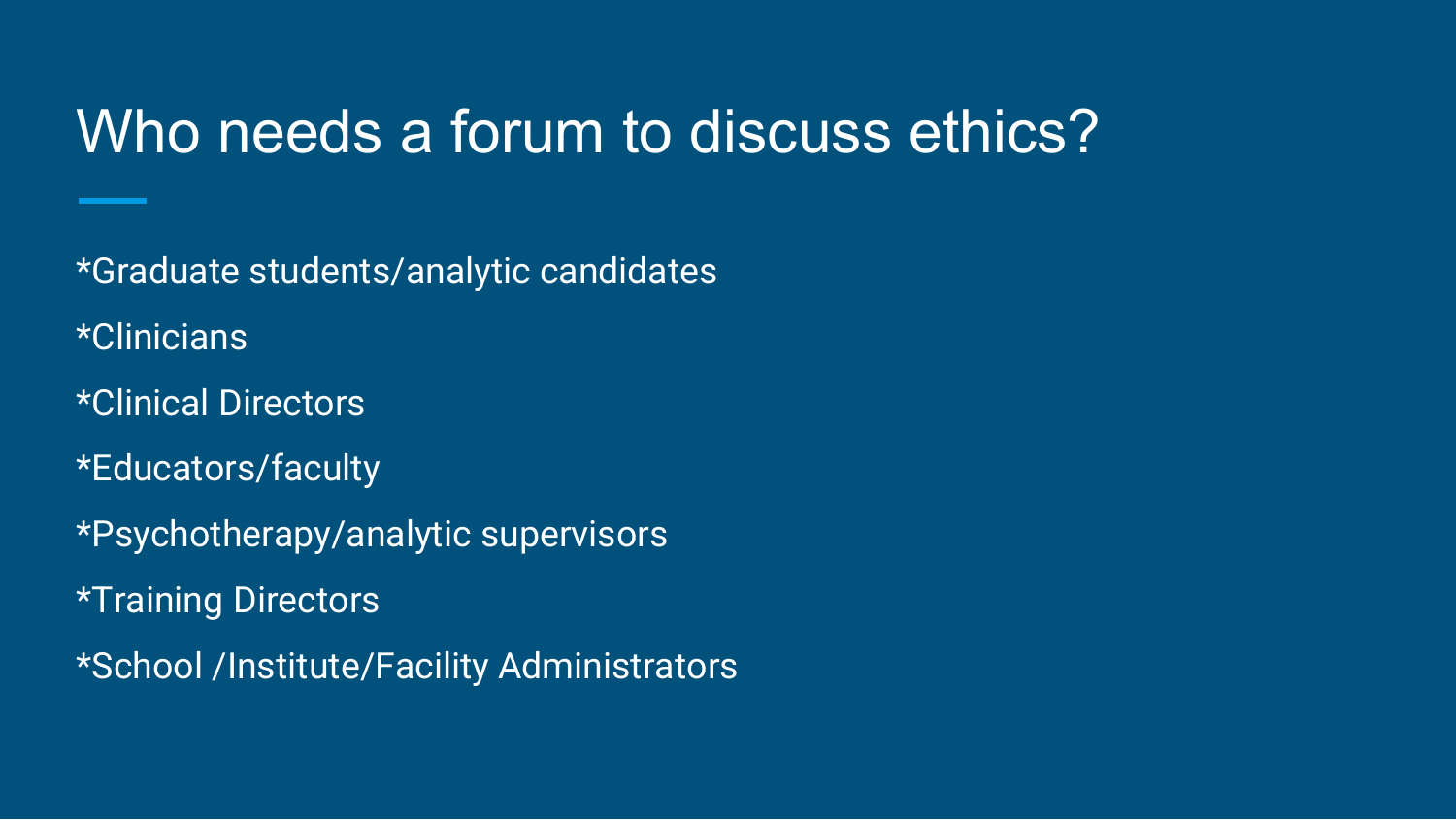# Why?

Without a forum to discuss complex ethical dilemmas, the individual's conflict will go underground. Shame, anxiety and confusion will drive behavior, rather than thoughtful decision-making.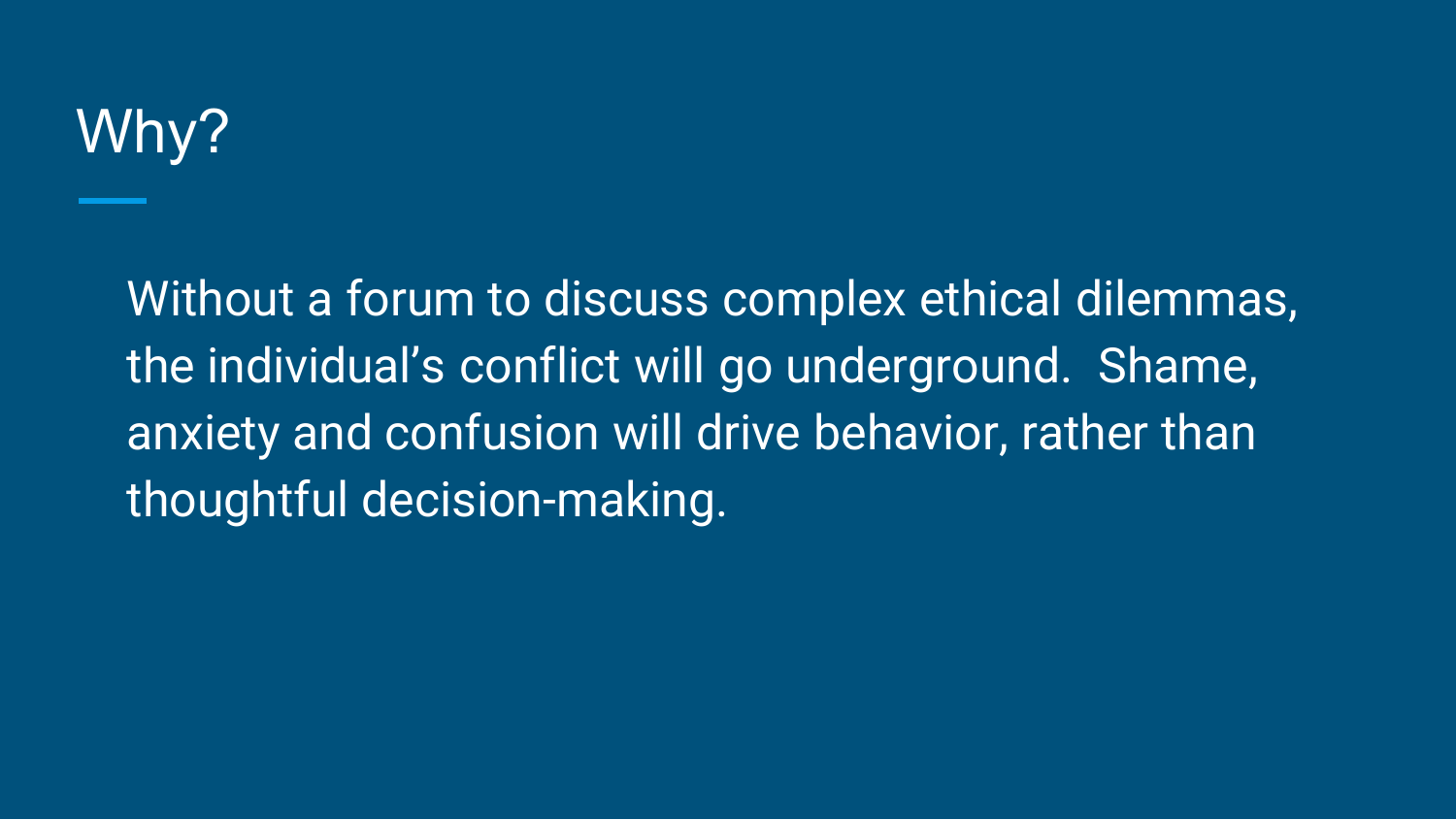#### **Resistance**

## Why is there resistance to discussing professional ethics?

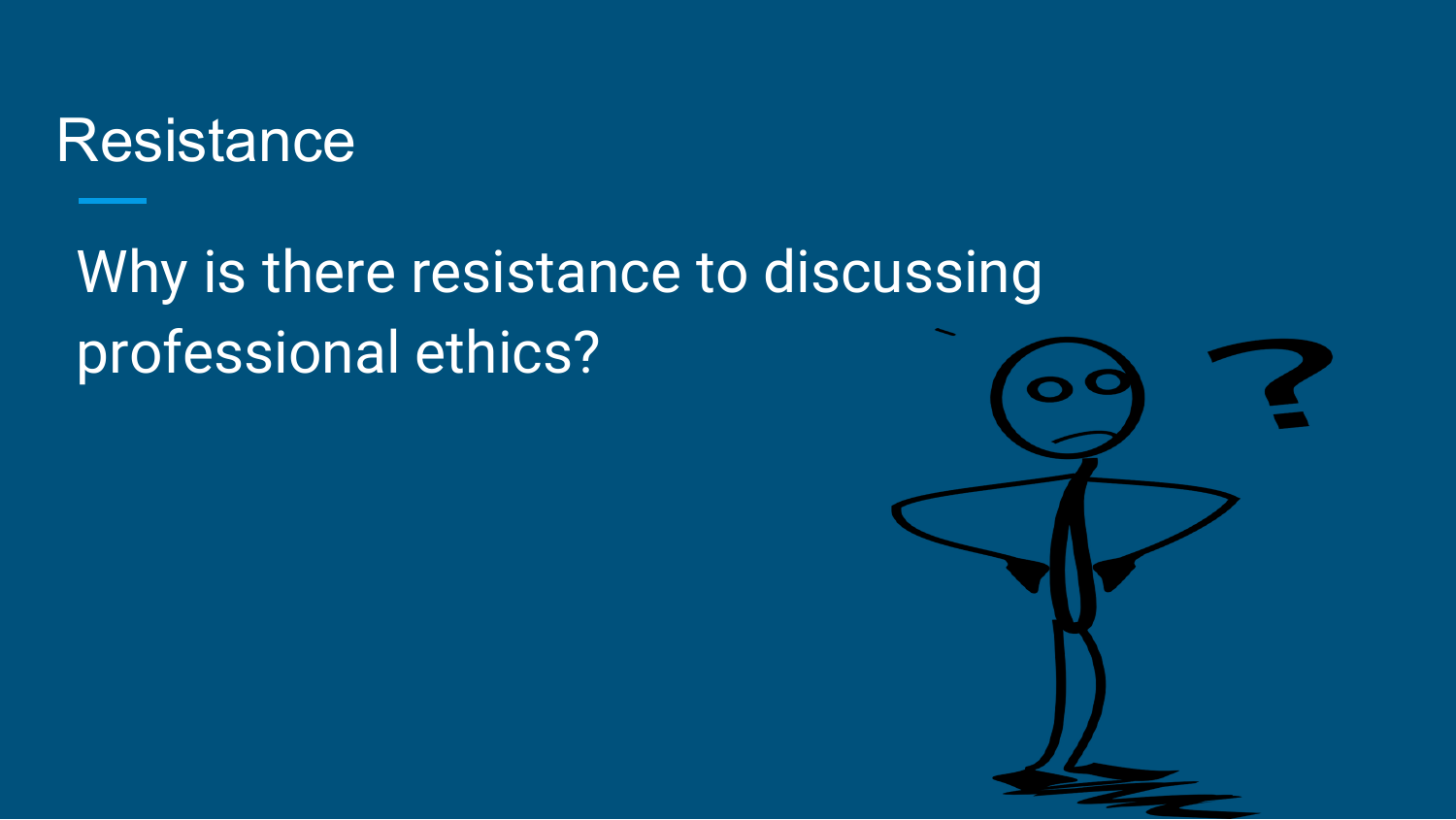#### Boredom

Rules-Based Ethics, binary (right v. wrong) thinking

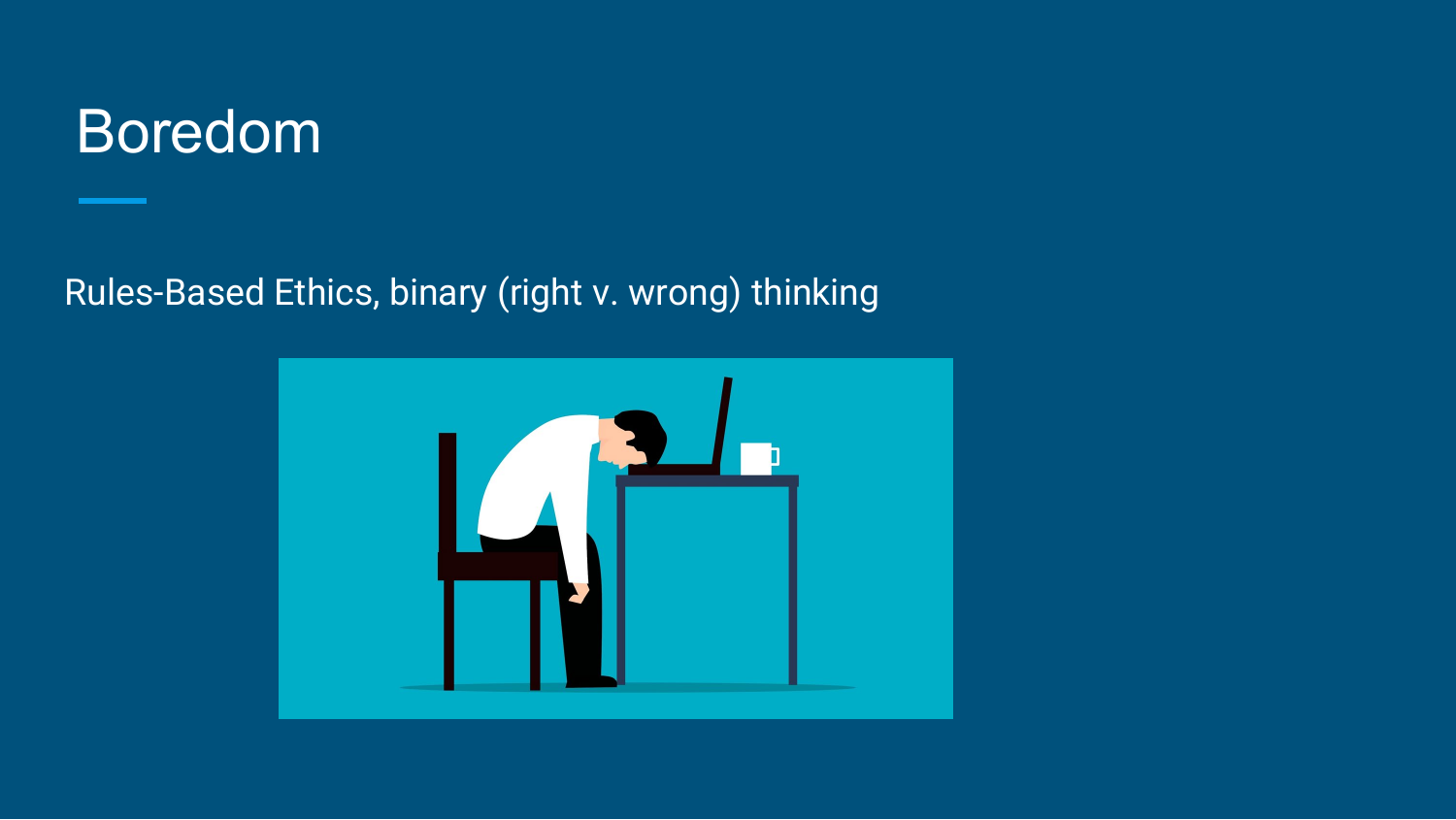#### Trauma

"....he profoundly violated each of us, distorting our professional code, abandoning his medical and analytic vows, exploiting patients for his selfish purposes, concealing and denying his wrongdoing, and through his abusive actions expressing contempt for the ideals that illuminate, inspire and govern our analytic work." (Ruskin, 2011).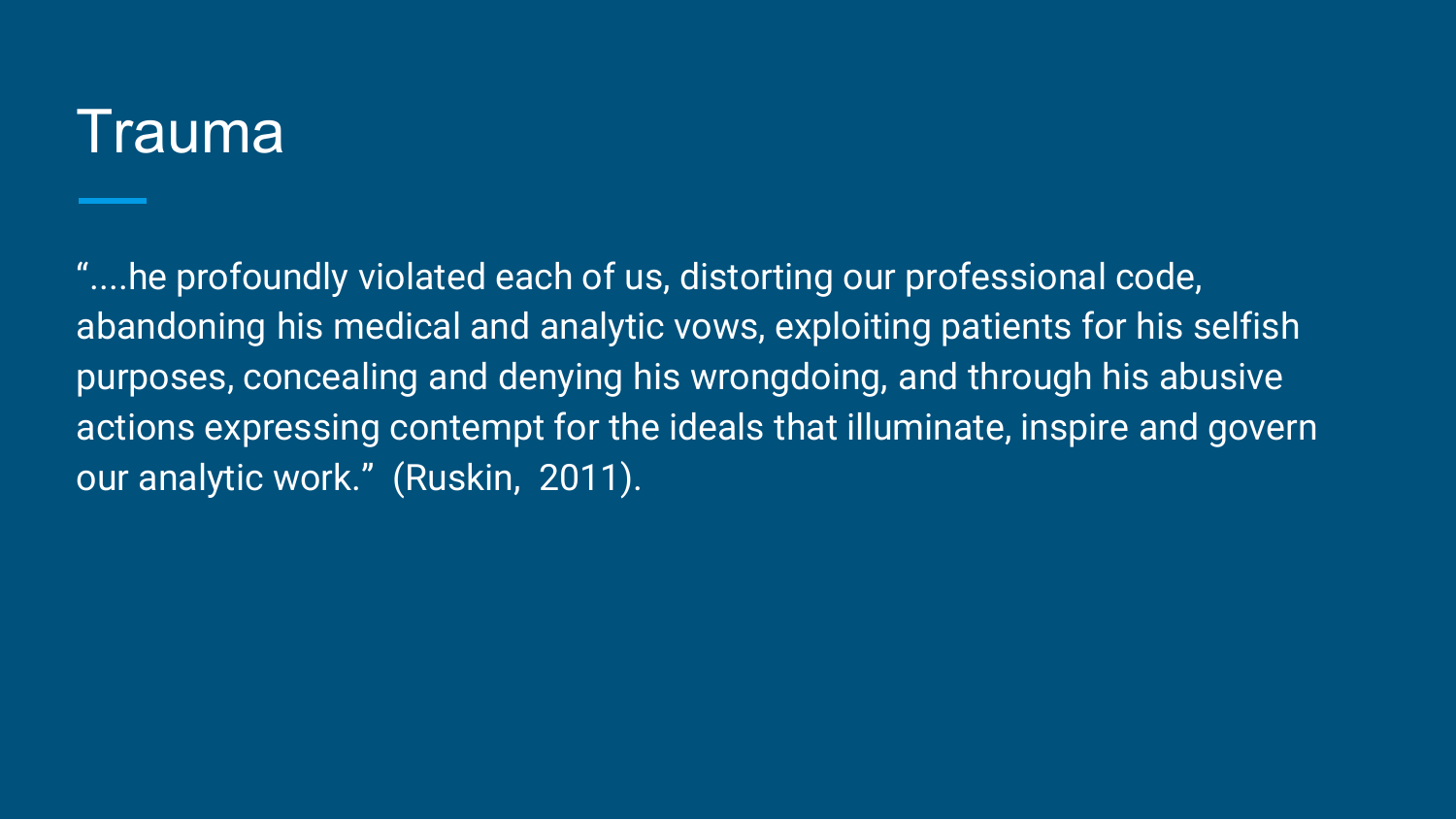#### Trauma

"The main cause of our reluctance to deal more openly with this phenomenon is our horror of actual violations of the incest taboo which is at the psychological core of these boundary violations. We do not wish to acknowledge such potential in our colleagues or in ourselves." (Margolis, 1997)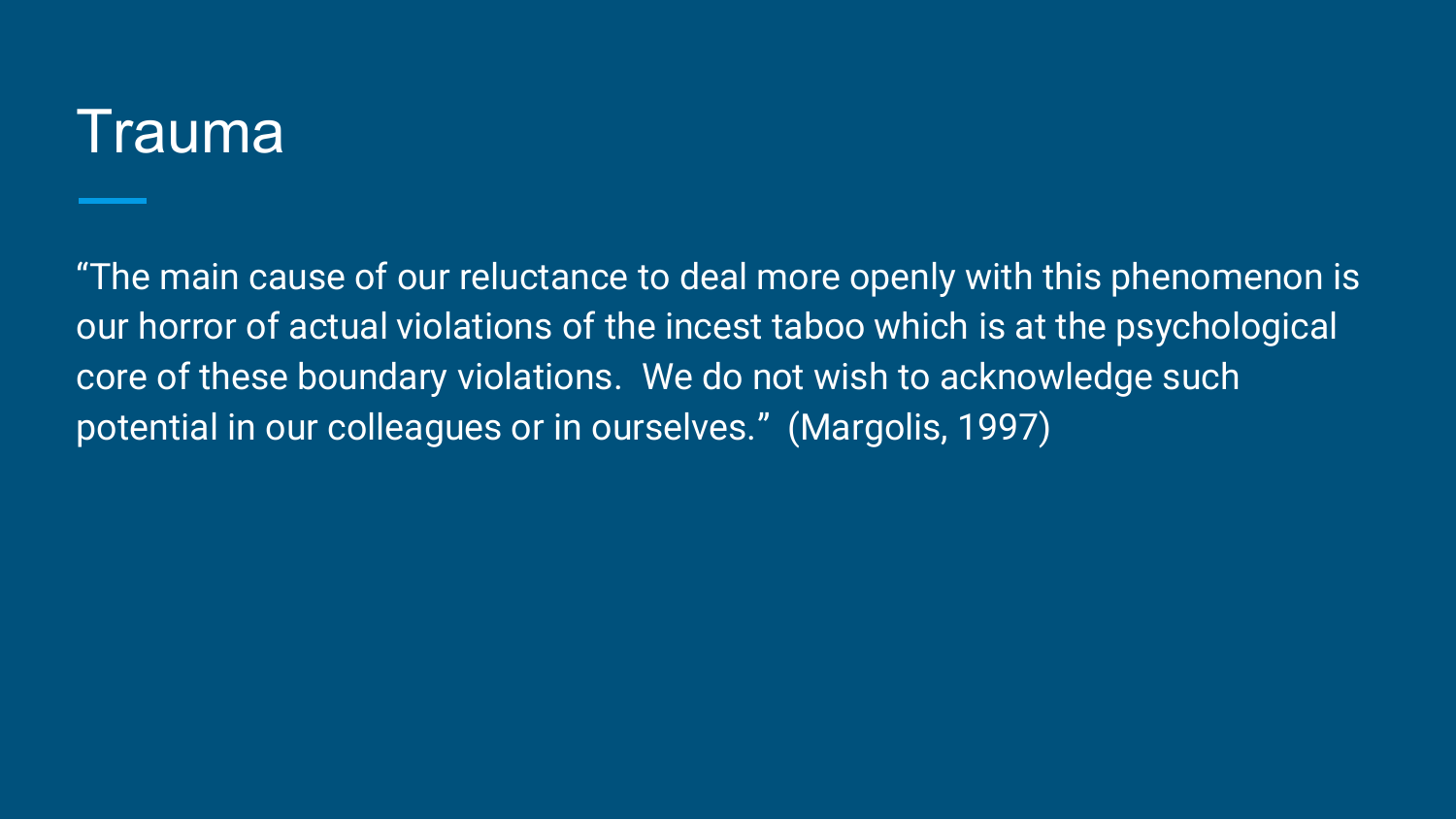#### Trauma

"The shock and bewilderment that follow serious ethical breaches typically lead to a kind of moralizing conjecture about what "happened" that effectively breaks up our ability to think, individually and as a group." (Kite, 2016)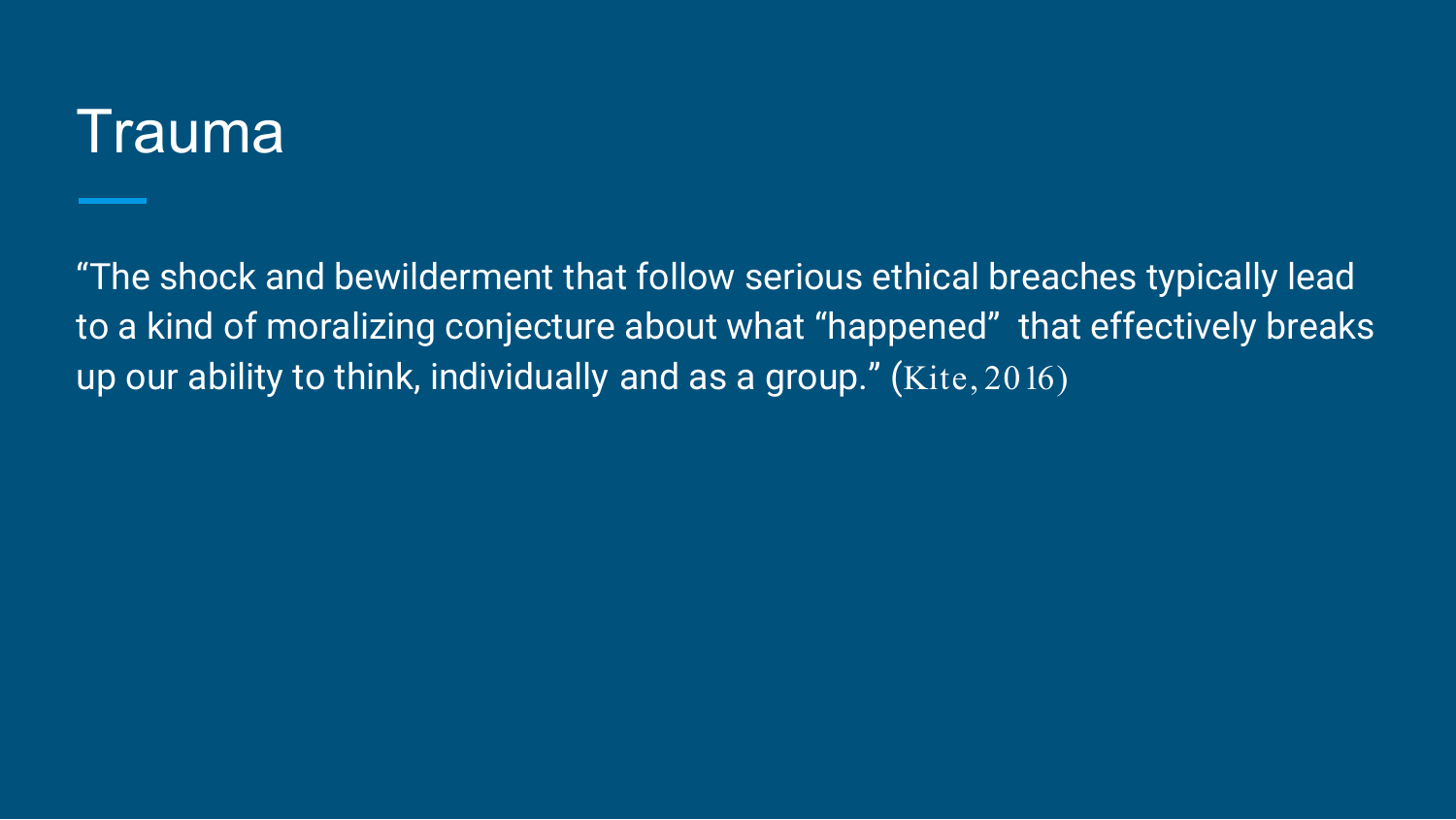## Polarization

"Typically, there was extreme polarization between those who viewed the training analyst as a victim of an unscrupulous patient and those who viewed the training analyst as a psychopathic predator. The result was a paralysis that was made worse by fear of litigation." (Gabbard, 2016)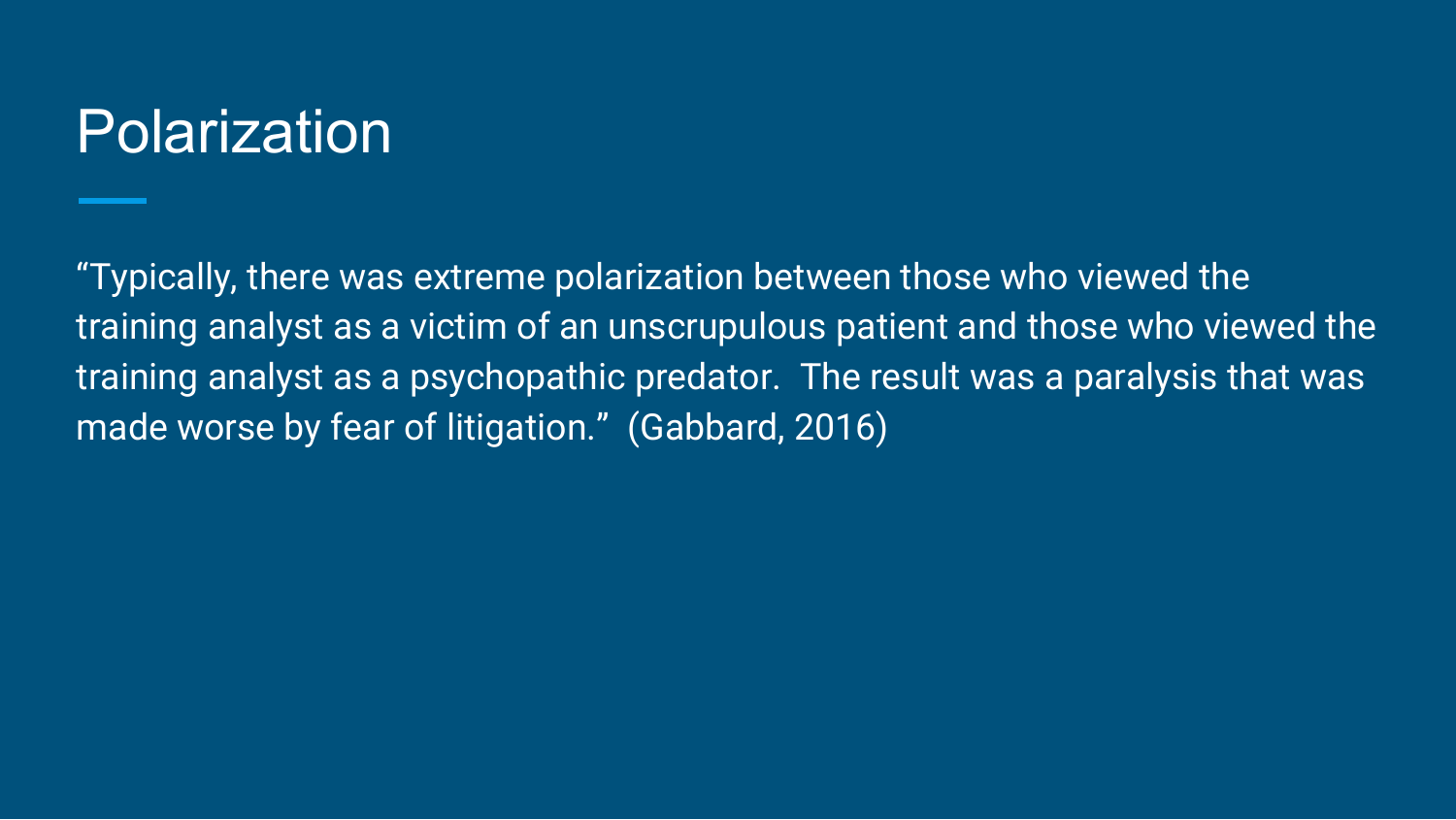#### Anticipatory Shame (conscious and/or unconscious)

\*Awareness of past or present mistakes/transgressions

\* Fear of causing (or having caused) harm

\*A (false) belief we should know the "correct" answers to complex dilemmas \*Confusion

\*Fear of exposure

\*The "gap" between our aspirational selves and our actual behavior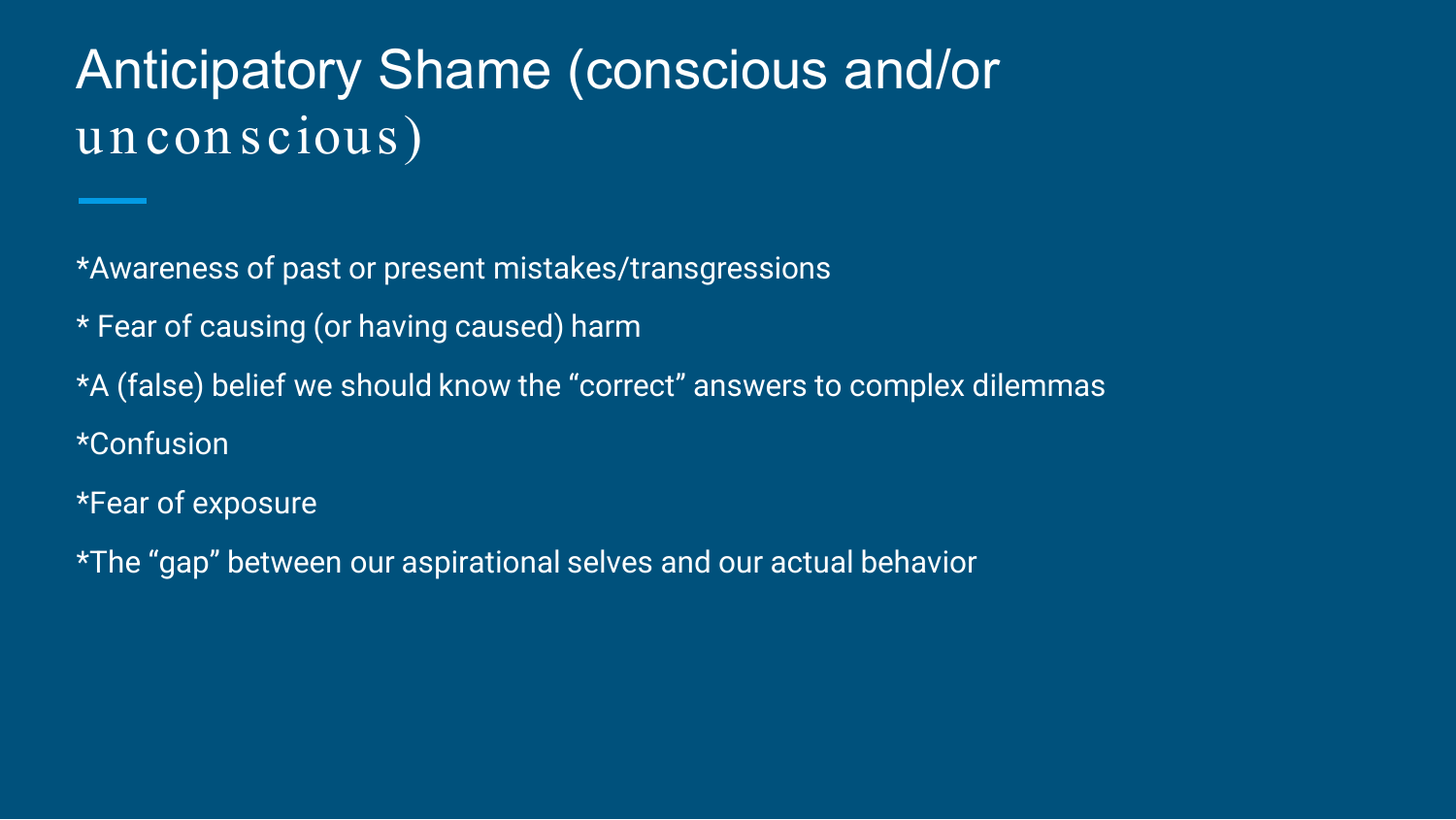#### 4. Insoluble Dilemmas

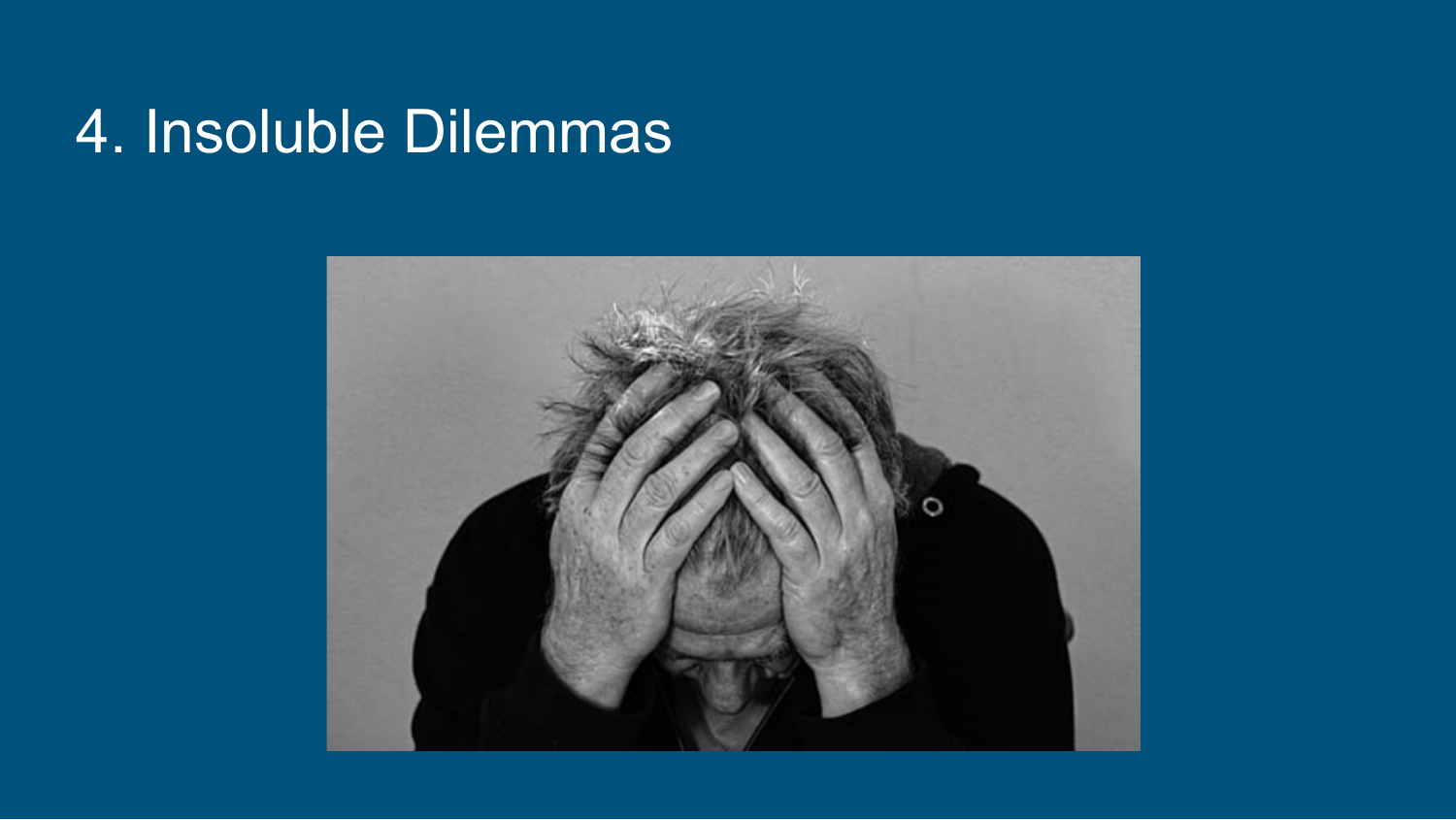#### Examples of Insoluble Dilemmas

- A therapist realizes two of his patients have entered into a romantic relationship with one another and do not yet realize that they have the same therapist.
- An instructor must decide whether to include a seminal paper in her curriculum written by a psychiatrist who committed a sexual boundary violation.
- A therapist must decide whether to disclose highly sensitive information she learned from her patient to her own therapist in the same community.
- A child therapist about to give a big presentation notices the parent of the child he'd planned to present in the audience.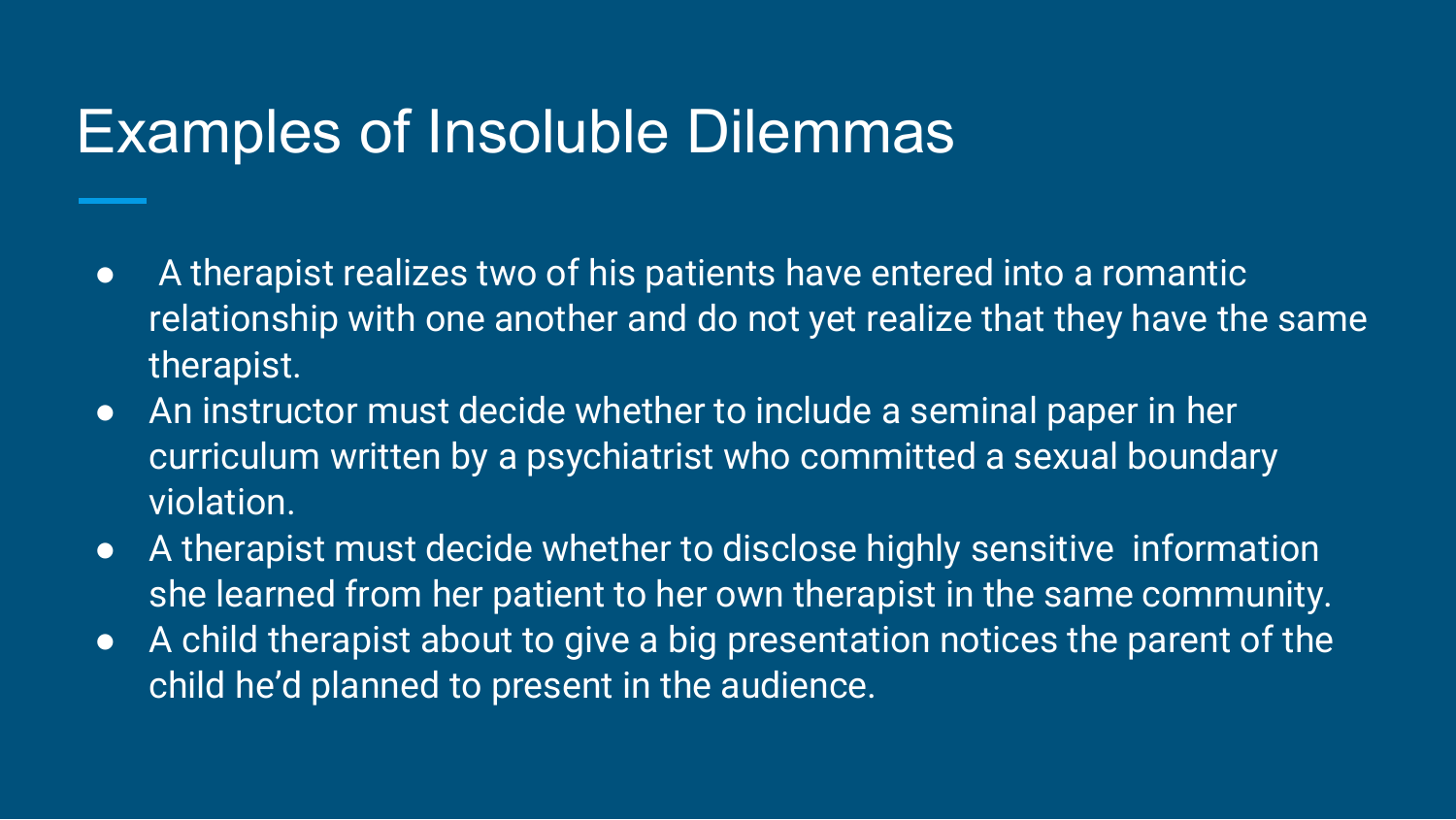#### Safety : What creates a safe environment?

\*Dialectic between radical openness and awareness that right and wrong do exist

\*Group leaders who do not claim to be the experts (more difficult than it seems) \*Group leaders who help the group sit with uncertainty (also more difficult than it seems)

\*Playfulness - participants' abilities to try on ideas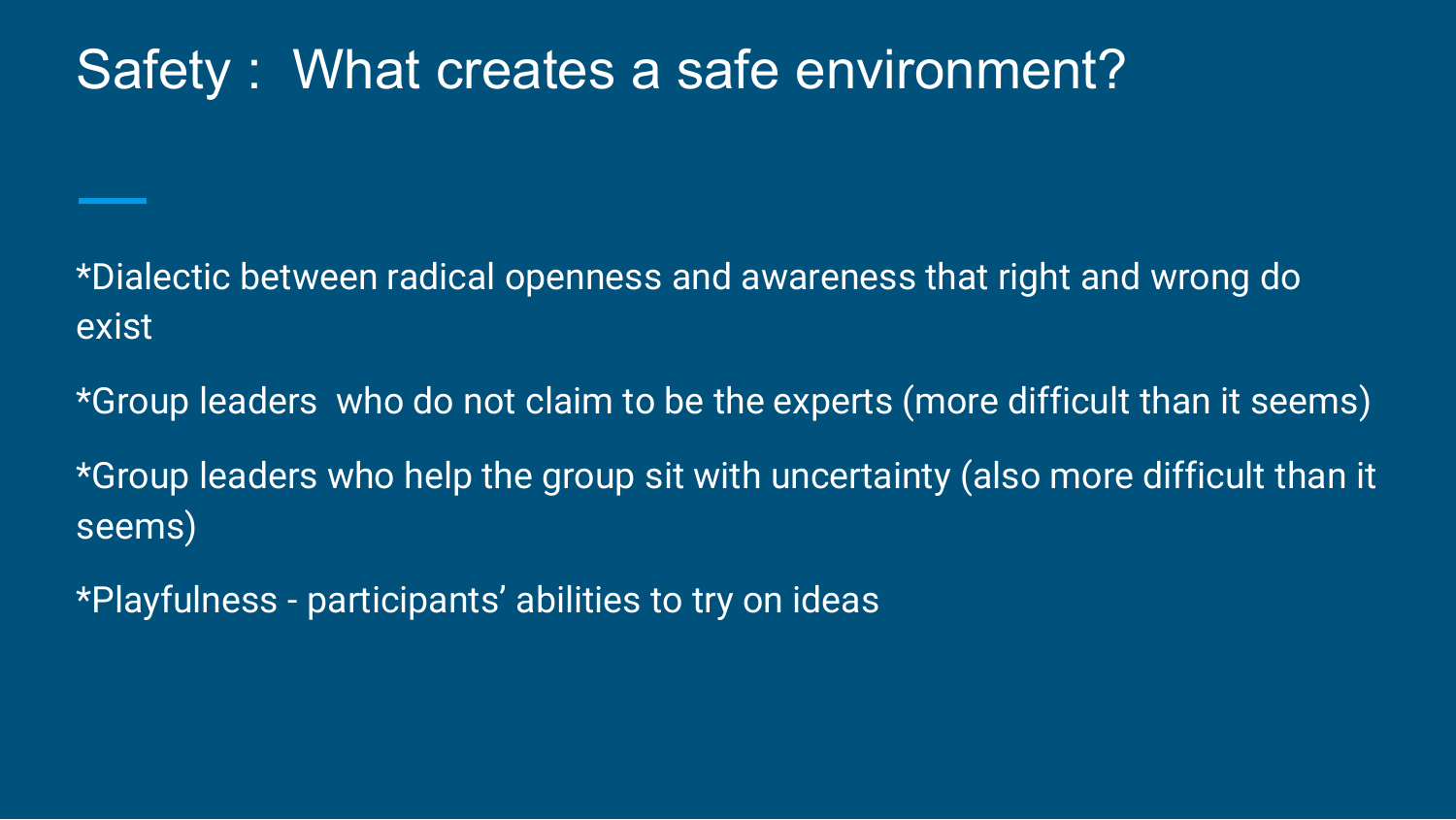#### "Impossible Ethics" (Sarah Ack erm an , 2020)

\*"Each moment is unique...and must be navigated contextually." \*Paradoxes inherent in psychotherapy and psychoanalysis \*We have conscious and unconscious expectations and desires for our patients. *\*Embracing the impossibility of our work is part of ethical practice*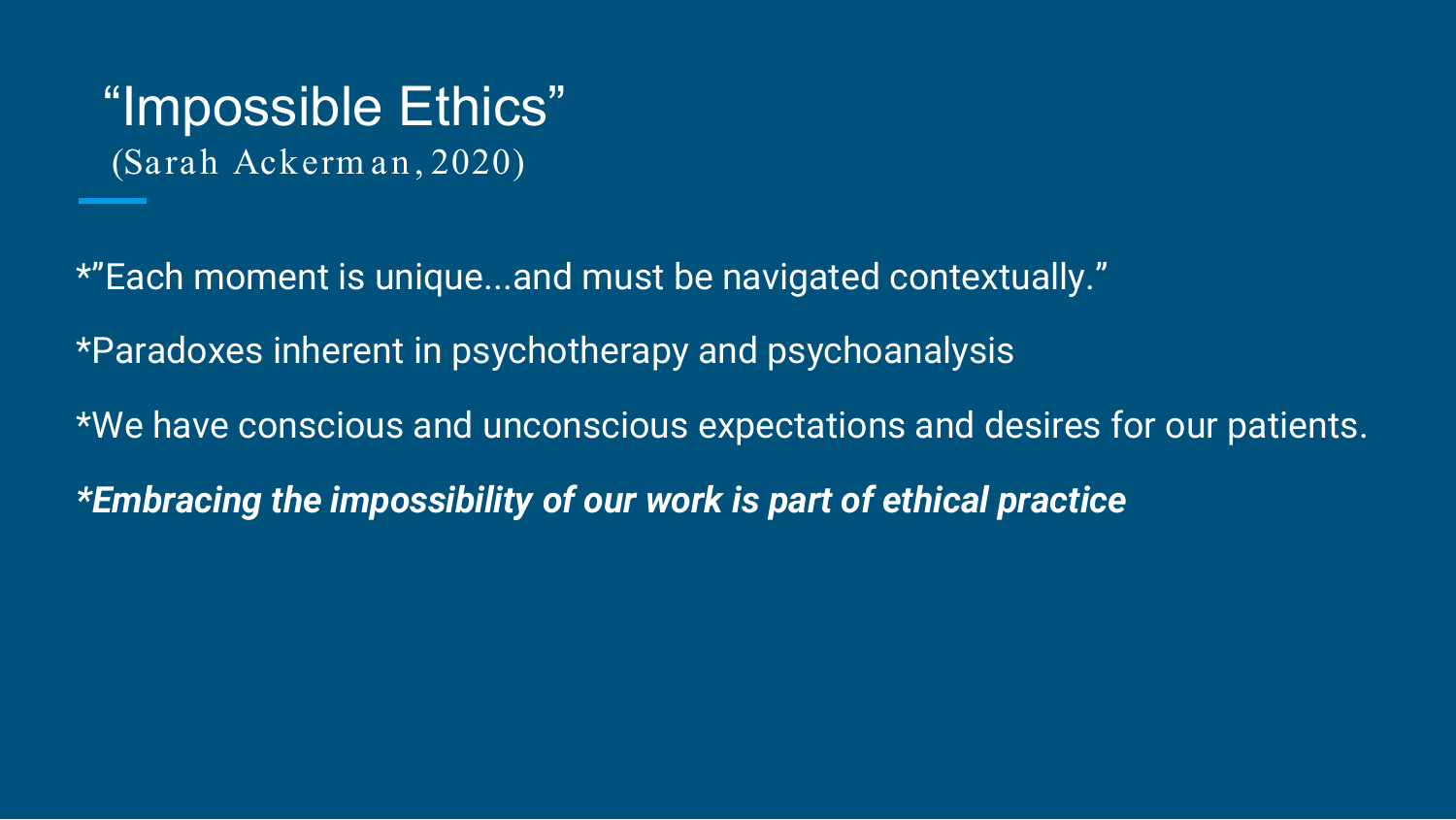#### Teaching Ethics

\*Creating a safe environment is the most important goal \*Do not underestimate the amount of anxiety students will experience *\*Teachers should be ready to share their mistakes* \*Students can share either real/fictional/fictionalized examples from their own experiences. \*Ethical vignettes are a "transitional space" (Winnicott) between fantasy and reality \*Be aware of students who will try to shut down the uncertainty by declaring "obvious" solutions \*Be aware of use of over-intellectualization or over-analysis as avoidance of the ethical dilemma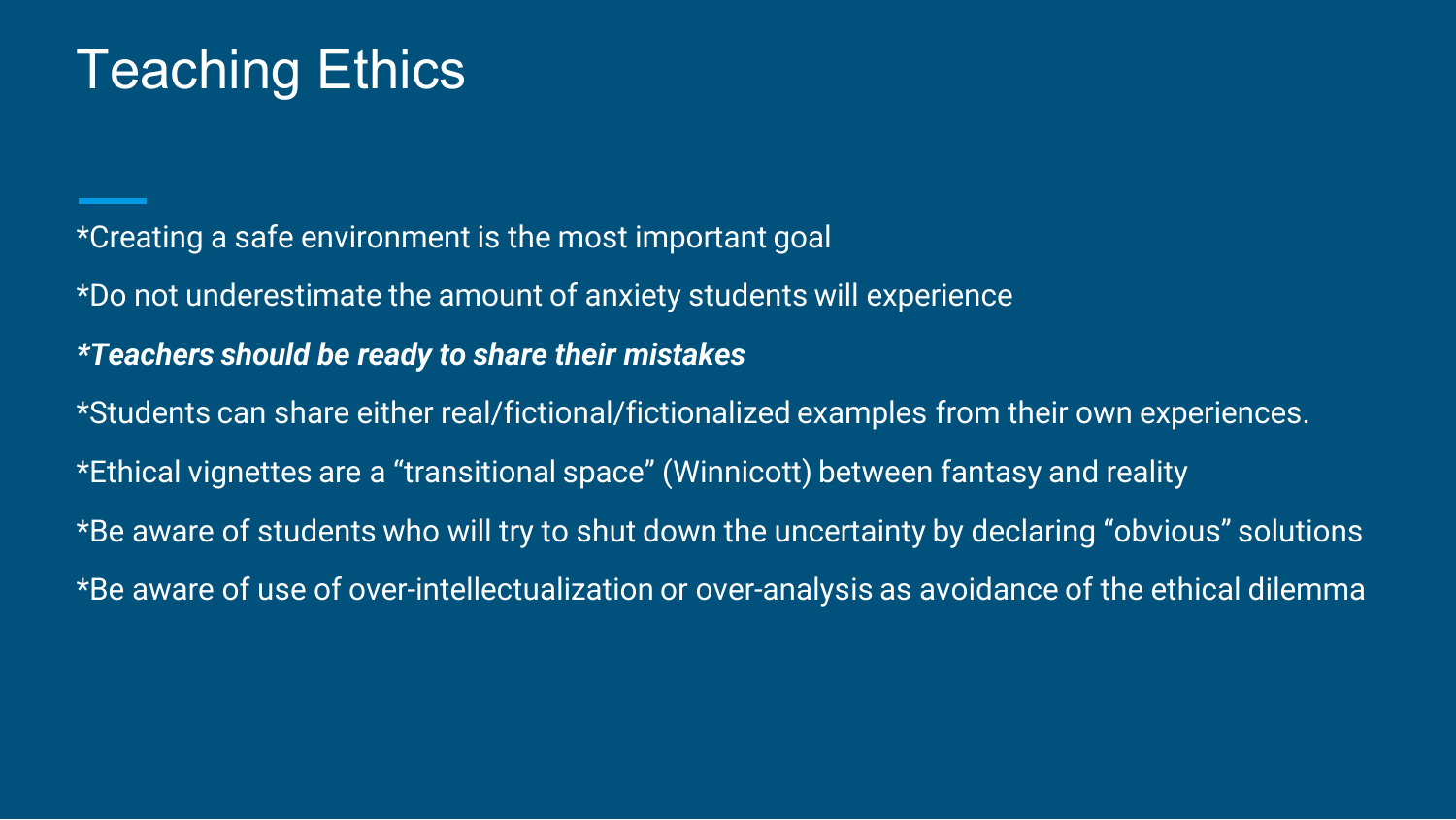#### **The Crux of the Matter**

Stephanie Schechter © 2017 All Rights Reserved

Dr. Jablonski teaches a clinical section of a fellowship class at BPSI. She knows some of her students have limited experience and is not surprised when no one volunteers to be the first to present clinical material. She decides to present her own work for the first class.

She chooses to present her work with Ms. Duarte, a patient whom she finds fascinating. Ms. Duarte is a 30 year-old single woman, an attorney who is extremely bright, successful and attractive; she is on track to become a partner at a well-known Boston law firm.

Ms. Duarte was raised in a wealthy Venezuelan family which was very religious; her parents insisted she and her sisters attend church and go to confession several times a week. Her father was a judge on the Venezuelan Supreme Court and had numerous adulterous affairs throughout his marriage.

Ms. Duarte came to the US to attend Barnard College in New York. She enrolled in a pre-law curriculum and performed well academically. Having had no sexual experience, she began to experiment with numerous partners.

Her second year of college, she learned of several women at Barnard who worked for an on-line prostitution service and was surprised to find herself intensely curious. Eventually, she joined the on-line service and had several "dates" with men which involved being paid for sex. She found these experiences exciting and terrifying. After several months, she worried about the negative impact this behavior could have on her life and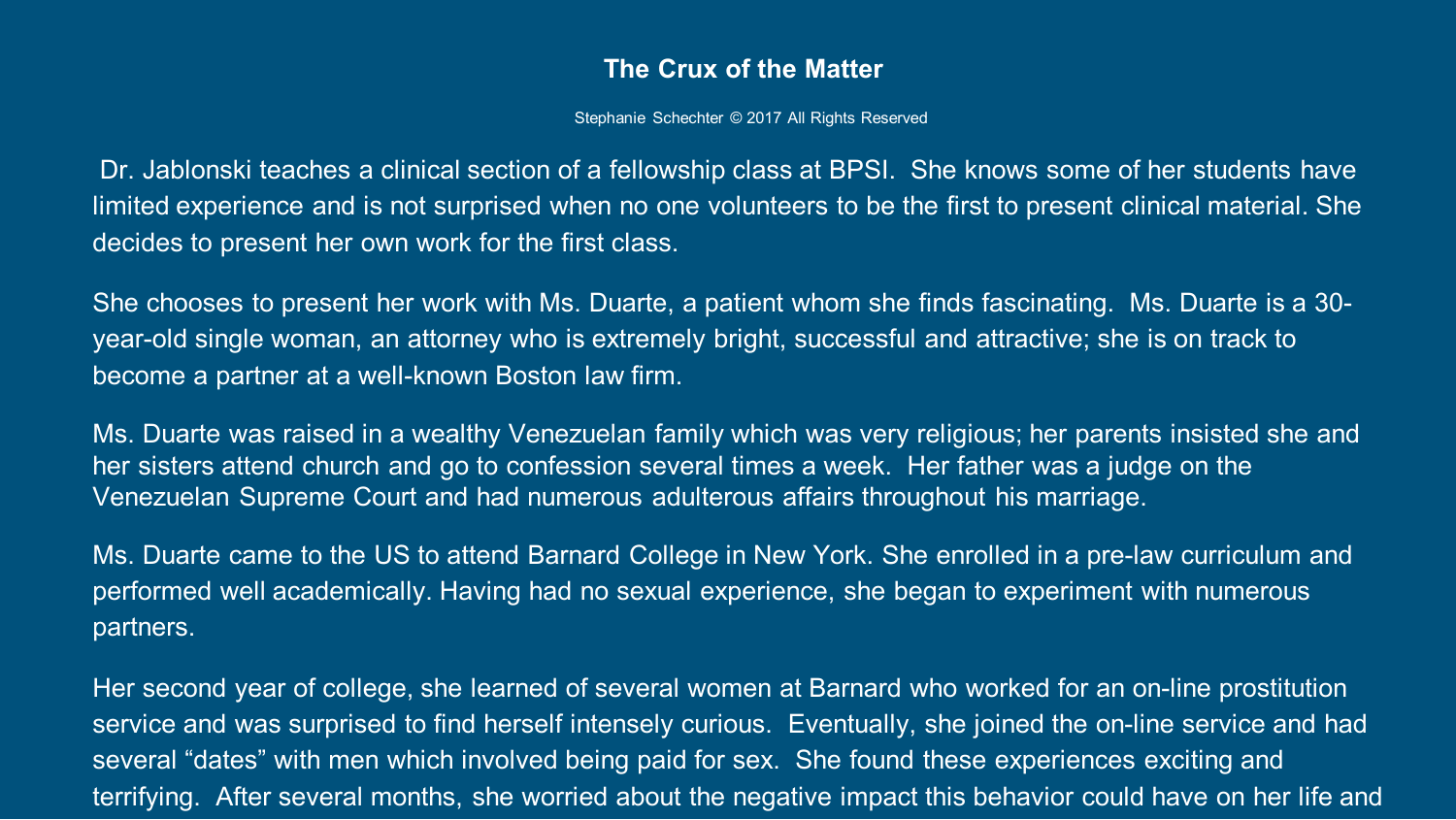After college and law school, she moved to Boston to accept an associate position at a prestigious firm. Professionally, she performed extremely well and became known as a "rising star" at her firm. However, after a meeting where she thought she recognized an opposing attorney as one of her former "dates," she had her first panic-attack. She developed intense fear of this episode of her life being revealed, and the panic attacks became severe and frequent. Eventually, she decided to seek psychotherapy.

Dr. Jablonski is intrigued with Ms. Duarte and her story and thinks that the class could learn a great deal about the unconscious, internalization, and intrapsychic conflict – much of which they are learning about in the fellowship curriculum. She is also aware of many of her countertransference reactions to Ms. Duarte and feels that she would like to model openness to these dynamics by discussing some of her feelings which have arisen in the treatment.

To disguise Ms. Duarte's identity, Dr. Jablonski gives her a pseudonym and says she is an "immigrant" but does not specify from where. She does not mention Barnard, and merely says she attended a "prestigious university." She omits that her father is on the Supreme Court but does mention that he was a "powerful judge" because she feels this is relevant to the patient's intrapsychic conflict. She feels the patient's career choice is also clinically relevant and says she is a lawyer, but nothing more about her work.

She decides to present a session in which Ms. Duarte is talking about a large silver crucifix she wears around her neck. She had recently been approached by the firm's senior partner, who asked her to remove the cross, stating it was inappropriate for their work environment. Ms. Duarte spends an entire session speaking about the cross, which was given to her by her father, its meaning to her, and her conflict around being asked to remove it.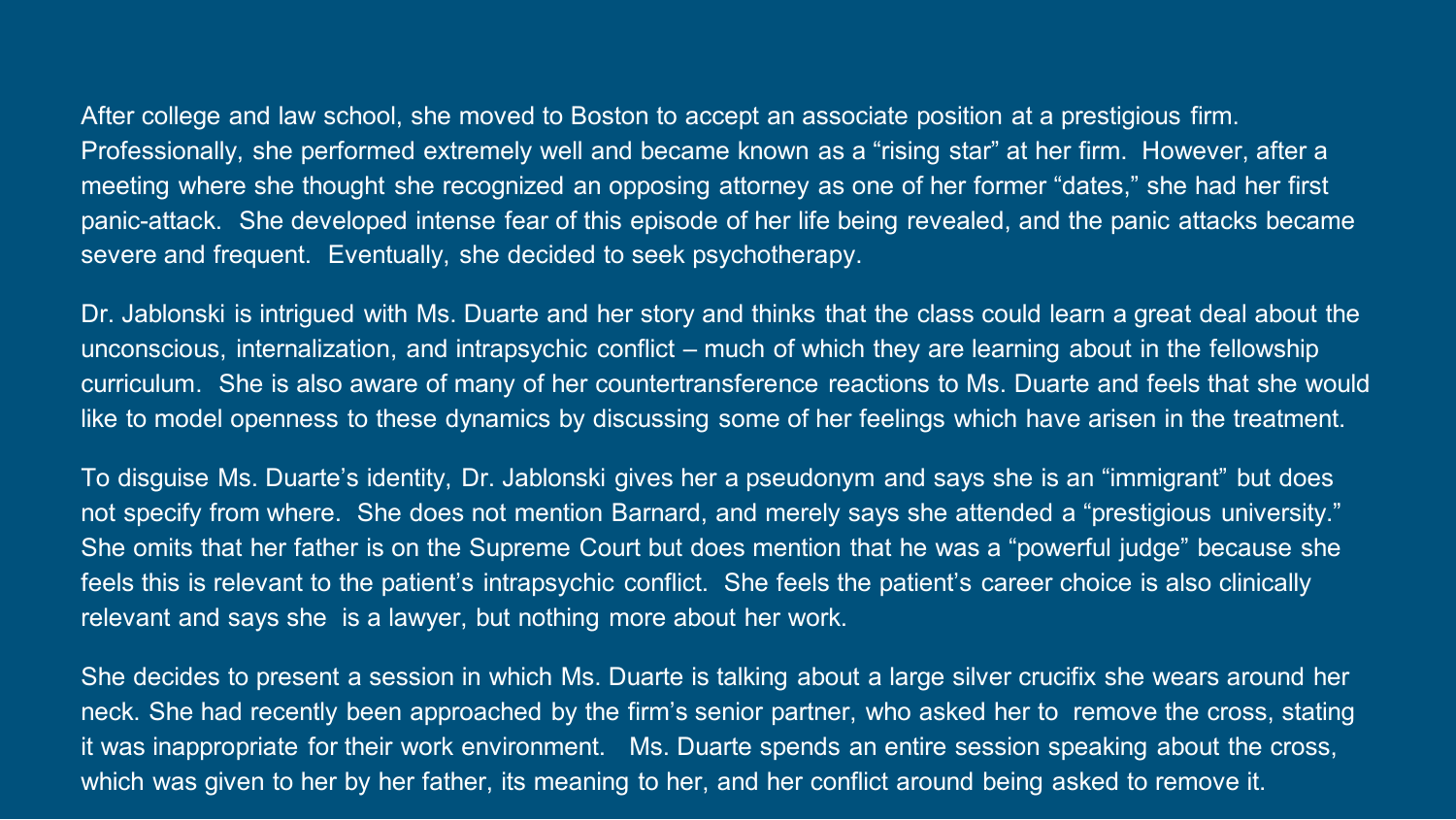Dr. Jablonski feels that process notes from this session would be a tremendous learning opportunity for her class. She tells them the cross was one of the first things she noticed about Ms. Duarte the first time she met her in the waiting room. Most notable was the way the cross dangled seductively in her cleavage, accentuating both the cross as well as her breasts. In this session, as they work to understand the numerous nuanced meanings of the cross, Dr. Jablonski struggles with her own feelings about how to talk with Ms. Duarte about the way it hangs between her breasts, and interpretations of the sexual meanings attached to the cross her father gave her. She is open with the class about her own thought process and internal struggle to raise these issues with Ms. Duarte, including her anxieties of appearing to Ms. Duarte as if she is "judging" her.

The class goes extremely well. The group is active and engaged and, as she predicted, extremely interested in the case. They are appreciative that Dr. Jablonski chose a case which represents many of the concepts they are reading about in the fellowship. The discussion of her countertransference is especially engaging. The trainees leave feeling intrigued and positive about the course.

Dr. Heller, a fourth year psychiatry resident, is especially excited. Having struggled through her residency to feel inspired, she goes home after the class and tells her husband that she is optimistic about her training at BPSI. She tells him about the case Dr. Jablonski presented, the way she looked at the material and how profoundly the analytic approach resonated with her own views about human nature. She tells her husband that she thinks she may have found an intellectual home at BPSI.

Six months later, Dr. Heller and her husband are at a party hosted by her husband's law firm. At the party, they are introduced to a young female attorney. Dr. Heller immediately notices that she wears a large silver cross which dangles between her breasts.